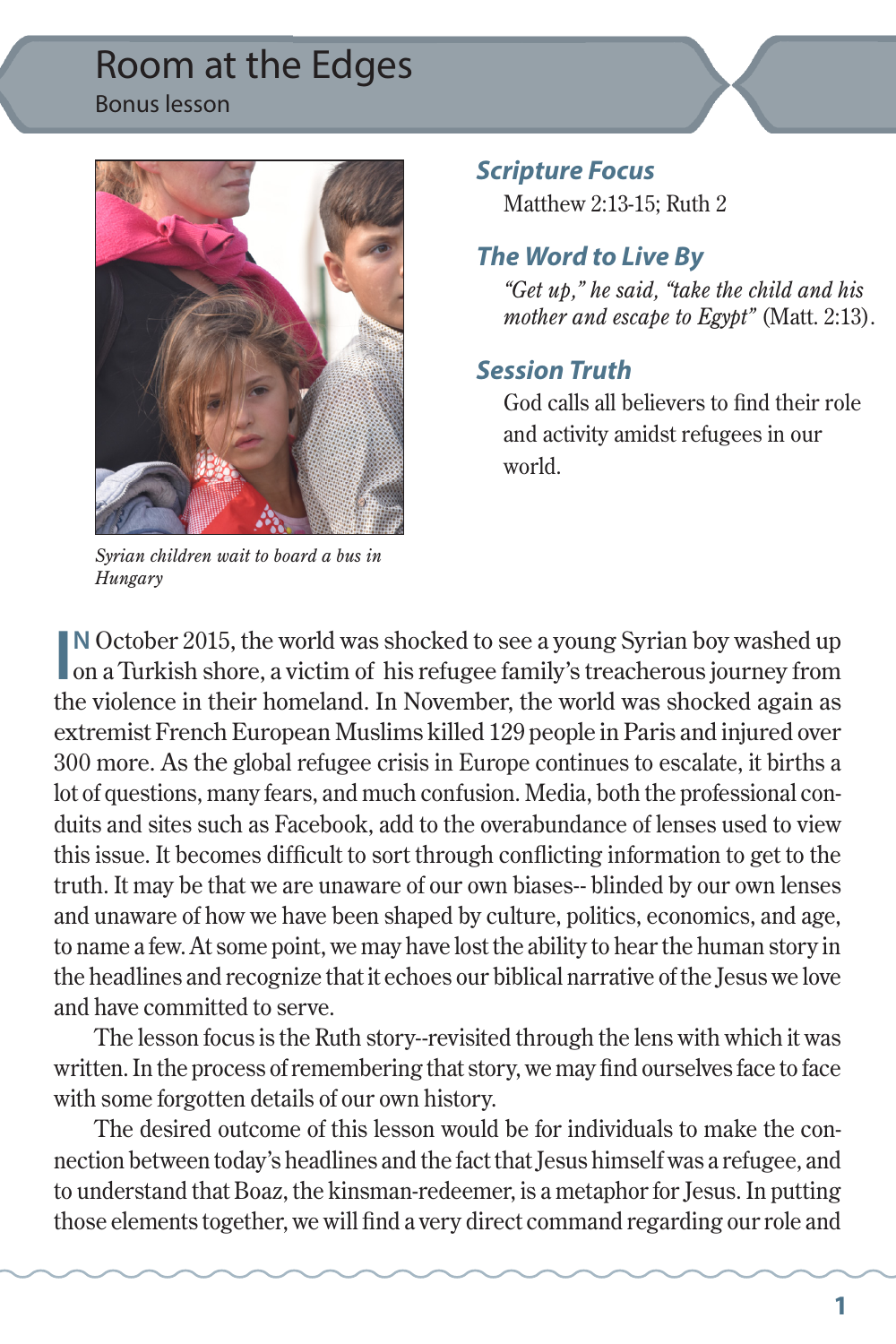activity amidst refugees. If God calls us to ask ourselves honest questions about our biases, about our perceived understanding of an issue, and even about how fear drives both our perspectives and our actions, are we willing to listen?

## *Commentary*

It can sometimes be surprising for people to make the connection that Jesus himself was a refugee. Looking at Matthew 2:13-15, we find that an angel of the Lord spoke to Joseph in a dream and commanded him to leave in the night for Egypt. In that step of obedience, Jesus and his parents became **political refugees**. The first year or two of Jesus' life were spent in a foreign land because a bloodthirsty ruler was on the throne.

In the story of Ruth, the first verse of chapter 1 tells us that Elimelech moved his wife and two sons from Judah to the country of Moab because there was a



*It is easy to lose sight of the children in the debate over migration*

famine. Naomi and her family were **economic refugees**. It should also be noted that Naomi decides to return to Bethel for economic reasons. Ruth 1:6 "…the LORD had come to the aid of his people by providing food for them."

One of the largest debates in the current refugee crisis regards economic refugees (often called "migrants") versus political asylum seekers (usually called "refugees"). It is interesting to note that the biblical narrative addresses both groups, but we will see that the commandment for response makes no division between economics and war.

Geographically speaking, Moab was located in what is Jordan today. During the time stamp of this story, Moabite people were considered enemies of Israel and it was assumed that God himself was against this ethnic group. Moabites were born out of the incestuous relationship between Lot and his daughters and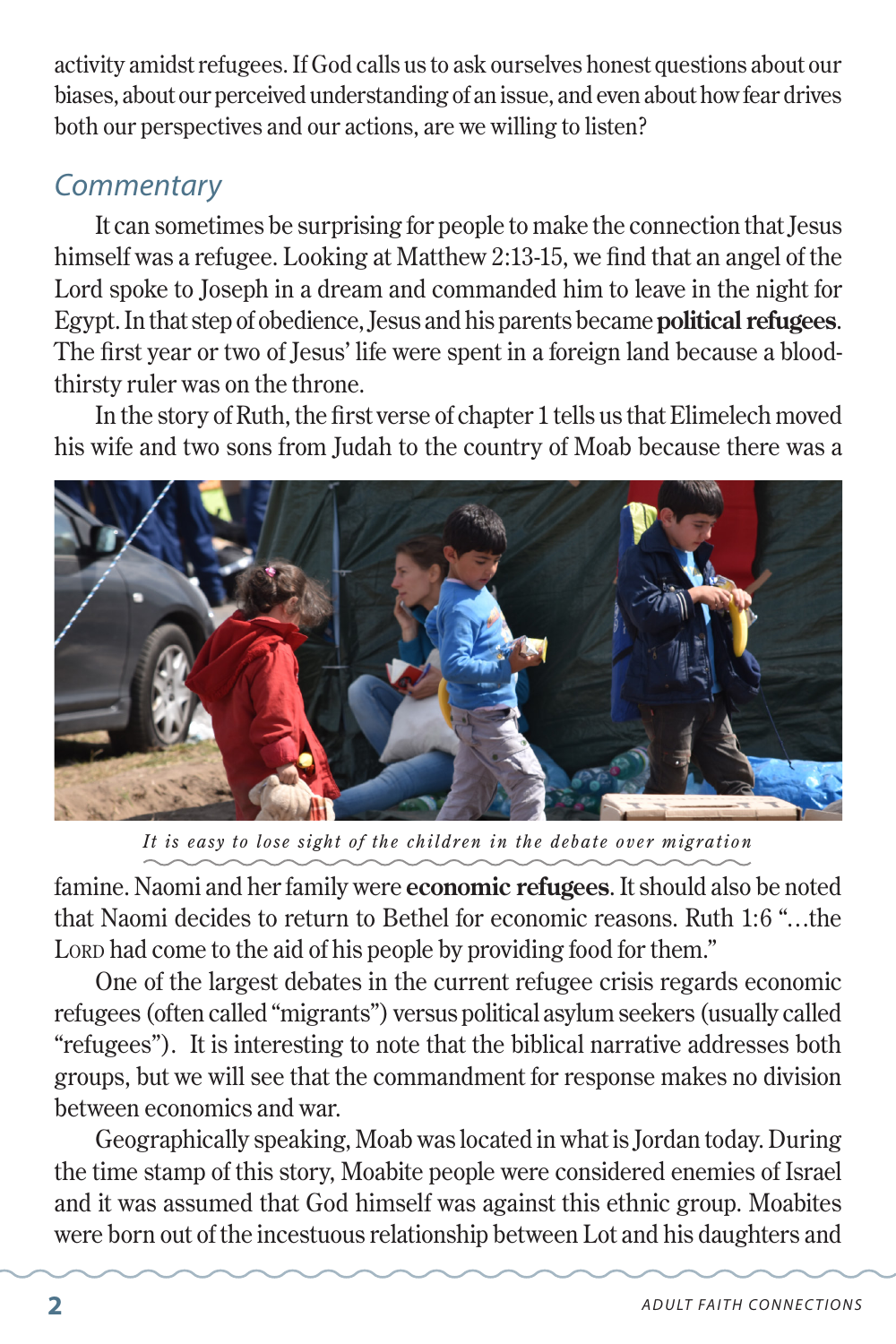there are frequent negative references to this ethnicity in the Old Testament. In all of the following verses, Moab is portrayed negatively and with the frequent command, "Whatever you do, do not marry a Moabite woman." (See Deuteronomy 23:3; Psalms 60:8; Isaiah 25:10; I Kings 11:1-4.)

This understanding of the strong anti-Moabite sentiment should be carried into the reading of the Ruth story. This Jewish chronicle of ancient Middle Eastern literature is full of additional clues that would have captured the attention of its audience. Time may have erased our ability to notice and appreciate them for what they were.

# *From the Story*

#### *Names*

Names carry with them symbolic meaning which should influence our understanding of the characters in the story.

The name of Naomi's husband, Elimelech, means "to me kingship will come." While this may sound positive, it takes on a rather satirical or ironic flavor when he dies within the first few verses of chapter 1.

Naomi's sons suffer a similar fate. Kilion means "blotted out" and Mahlon means "perished from the world."

## *Numbers*

The number 3 is a Jewish symbolic number of wholeness. Naomi begins her journey home as three, with Ruth and Orpah, but soon their numbers dwindle to two.

# *Gender and Ethnicity*

Naomi is left to make her way home to Bethel with one Moabite daughterin-law. The men have been removed from the story. There are no children to carry on the family name. They are two widowed women walking home through the Middle Eastern desert--a 7-day journey, an uphill climb with an elevation of 2,000 feet, and a Jordan River crossing ahead of them.

Women were considered absolutely useless, except as a source for producing the next generation. An ancient Jewish prayer, which was prayed daily, give insight into the status of women within the culture: "I thank you God, that I was not born a Gentile, a dog, or a woman."

### *Theme*

The prevailing theme of the narrative is famine: Naomi left Bethel with her husband and two sons because of a famine of food (Ruth 1:1). She returns to Bethel with a famine of the soul (Ruth 1:20). She has no sons, no grandchildren, and thus, no way of providing for herself or for Ruth. She has no hope for a future.

The author of the Ruth narrative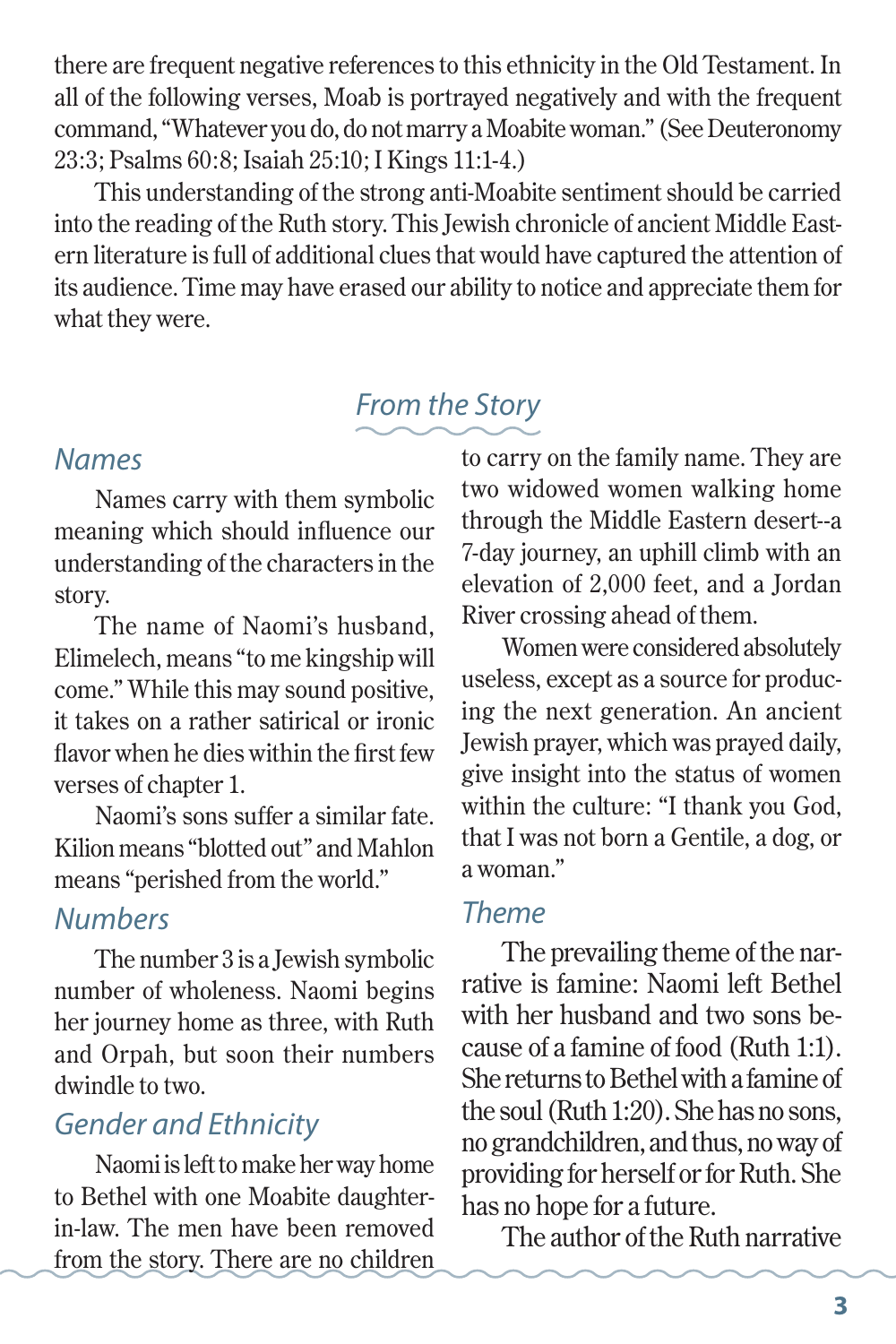ensures that this serious condition of the two women is fully understood:

• Naomi enters the Bethel gates and says, "Call me Mara, which means bitterness, for I am no longer Naomi, which means pleasantness, because the hand of God is against me" (Ruth 1:20).

• By the end of chapter 1, God's hand has gone against every Jewish man in the story.

• By the end of chapter 1, God's hand is even against the Jewish woman, Naomi.

The author leaves the narrative with only one hope--a Moabite woman.

It is also interesting to note that the book of Ruth is the only book of the Bible that is named after a Gentile--from an ethnicity that God presumably hates, or at least makes clear that there should be no mixing of blood lines.

# *Setting*

The women return to Naomi's Jewish home during the fall festival of Shavaut, which was the barley harvest. Later on in history, King David will both be born and die during this same festival. During the festival, there was a celebration called "the Mitzvah of Leket," which meant "the poor will glean."

# *Plot*

God's provision for Naomi and Ruth is accomplished through the ingenuity of Naomi, the obedience of Ruth, and the intervention of Boaz, who is their kinsman-redeemer. Ultimately, Boaz is a symbolic character of Jesus, who is our Kinsman-Redeemer.

In chapter 2, Boaz instructs his servants not to harm Ruth, to leave room at the edges of the field for her to glean, and they are to go a step further and pull some of the barley that has already been harvested and prepared and drop it on the ground for her (Ruth 2:15). At this point, those entering the story should be asking, "Who are the servants?" The answer is rather obvious.

# *Narrative Conclusion*

The conclusion of the Ruth narrative accomplishes the following:

It establishes that hope for the widow, the most vulnerable in society must come ultimately through the kinsman-redeemer. The Kinsman-Redeemer (Jesus) intends to accomplish this through his servants.

It establishes that the people of Yahweh have an active responsibility for the vulnerable amongst them, even those from an ethnic context that are considered political and/or religious enemies of Israel's God.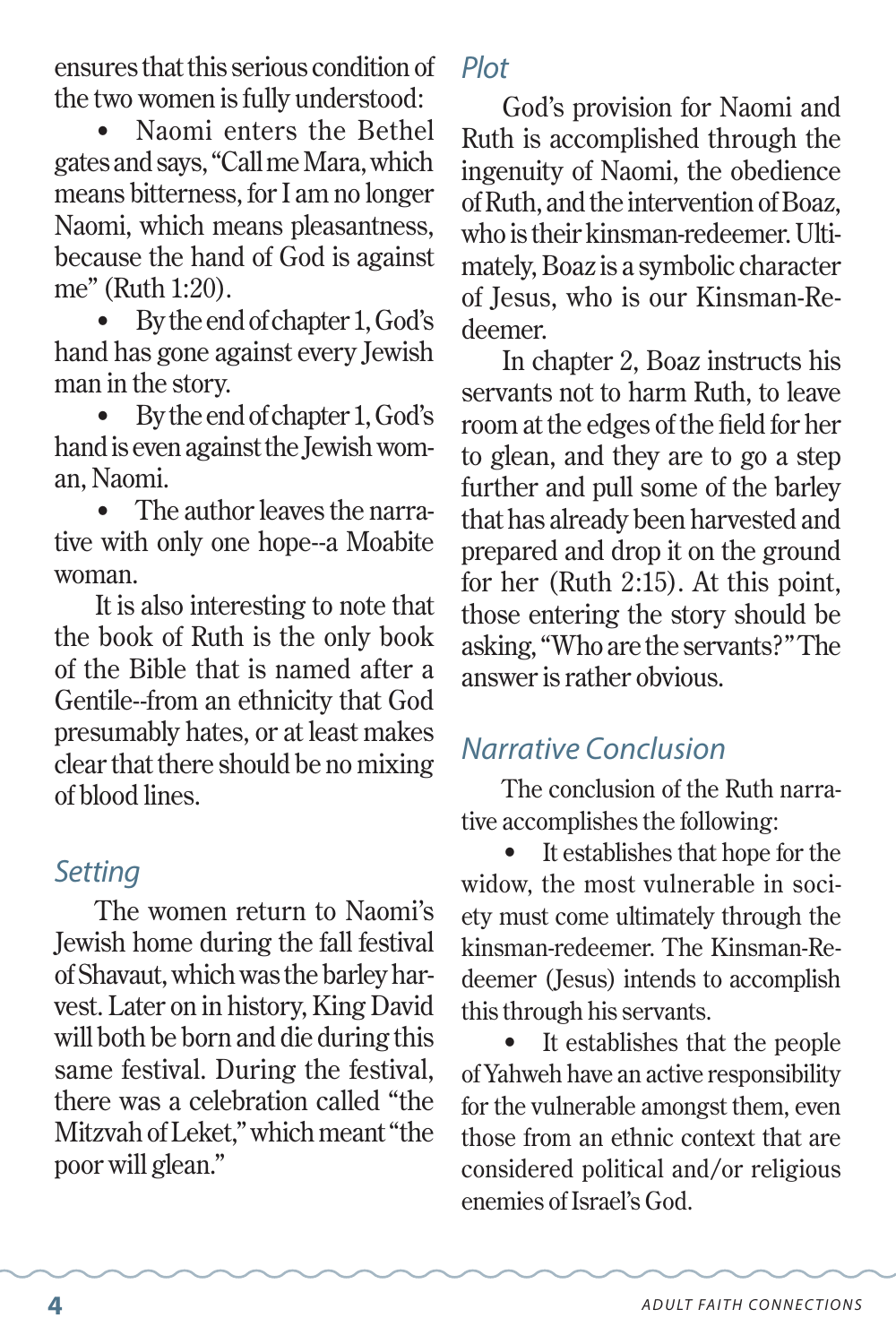It establishes that a new kingdom has been born in the midst of a famine that is economic, political, and social. The Davidic kingdom is ushered in by the union of Ruth and Boaz. And the birth of Christ comes through the line of David. The following point should be not only noted but explored and emphasized--not only does Ruth contribute Moabite blood into the royal bloodline, but the mother of Boaz is none other than Rahab, the harlot.

For an ancient Jewish audience, this narrative is politically radical, ethnically scandalous, and socially disturbing. It is also a clear directive about how we

are to treat the foreigner, the migrant, the religiously different, and the enemy amongst us. The Mitzvah of Leket is for every kind of poverty and it is through God's people that the provision for the celebration comes. Indeed, the poor will glean as the servants leave room at the edges of their lives. Not only that, but the servants are told to disrupt the order that they have already established in the harvest, they are to pull some out from the bundles they have already prepared and leave it at the edges. This is not only radical for the ancient hearers, but it also a radical call to obedience in the 21st century.



*Message left on a wall in Keleti Train station, Hungary*

## *Thoughts on the Refugee Crisis in Europe*

The trickle of Middle Eastern refugees into Europe became a tidal wave when German Prime Minister Angela Merkel issued a statement in August that Germany would make room for Middle Eastern asylum seekers. That invitation was heard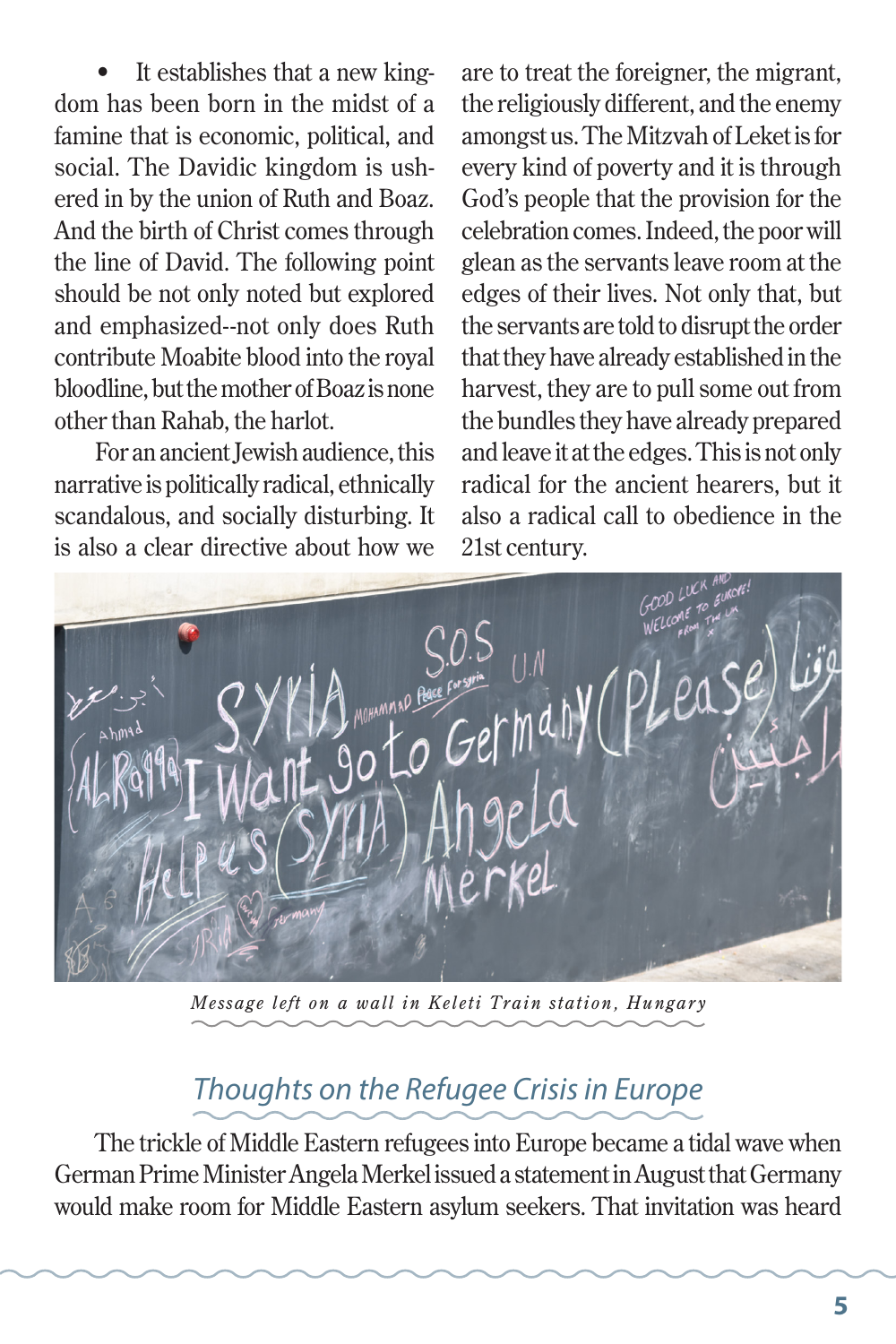by war-ravaged Syrians, by Afghanis living under the rule of the Taliban, by Iraqis, by Kurdish Christians, by Pakistanis, and by North Africans. Each of these people groups were existing in situations that were socially, politically, religiously, and ethnically volatile. There were many Syrians who were already living in camps in Turkey, having fled as ISIS (ISIL) gained power in their country (since 2008). Contrary to what the North American news media has sometimes reported, the neighboring Arab countries have already absorbed large numbers of refugees prior to Merkel's statement in August.

In August and September 2015, a human tide of refugees, both political and

economic, has turned Eastern Europe into a transit zone to Western Europe. Most have an ultimate destination of Germany, but other favored destinations are Sweden and Denmark.

The sheer numbers of people have led to questions about the import of radical Islam, about the differences between politically versus economically motivated immigration, and about the response of Christians and the Church. In the current crisis, the pressure upon the European church to respond has created waves of fear and a variety of reactions. Picking up a political lens, an economic lens, or even a historicalreligious lens can bring a variety of issues into focus.



*Finding a way in the rain*

# *A Story*

The first Middle Eastern refugee that I ever interviewed was at Keleti train station in Budapest, Hungary. I approached two young girls in their twenties, told them my name, and asked them theirs. They were hesitant with their English, but responded. The young man with them offered to translate as I asked them questions about their homeland and their destination country.

"How long have you been traveling from Syria?" I asked.

The young man motioned to the girl beside him, "We were married 28 days ago, so we have been traveling 25 days."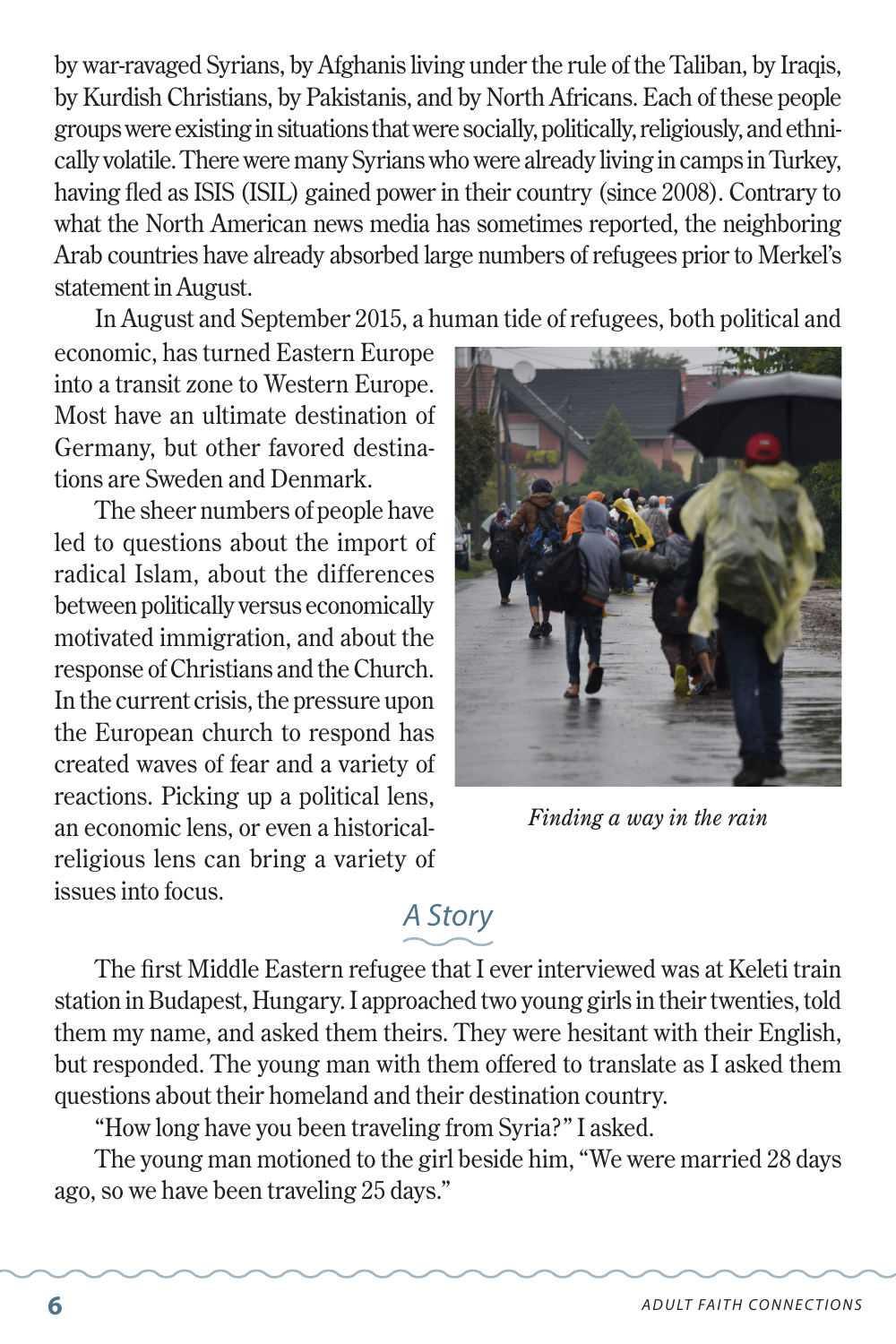# **What happens when we use a Christian lens to view the current refugee crisis?**

 *If the directive from Boaz to his servants encompasses a command from our Kinsman-Redeemer, Jesus, then this becomes a question of obedience. To leave room at the edges, to help rather than harm the foreigner, and to actually disrupt the neat and tidy details of our lives must produce visible mobilization and activity within the context of the current crisis. It also introduces the concept that the coming kingdom is not a neat, tidy, and faultless bloodline of one nation or even one ethnicity. Because of both Ruth and Boaz, the ancestry of Jesus includes Moabite blood and the history of the prostitute, Rahab. From our adoption into the family of Christ, each of us carries the DNA of the refugee, the foreigner, the prostitute. Ultimately, the central stumbling block for most Westerners is founded in the fact that the majority of the refugees are from a Middle Eastern Muslim context. For centuries, there has been an uneasy demarcation between Muslim and Christian lands and that boundary has maintained a tenuous peace. Suddenly, that line is being erased as hundreds of thousands of Muslims flood the "Christian" west and this produces fear. The questions before us: What do we, as believers, do with our fear of the other, the foreigner, even the enemy? And, out of what source do we make decisions about our response to this issue--out of our fear or out of our faith?*

"You are newlyweds?" I cried, incredulously. "Then why did you leave Syria?" He shrugged, "Well, I received a letter saying that I was to report for the military. I have friends fighting for the military and friends fighting on the other side. Honestly, which side should I fight on? There is no good side. And, I don't want to kill anybody and I don't want to be killed."

Whether it is a newlywed or a single, young man, or a twenty-something father, the answers often lead to a desire to live in peace and a feeling that there is no way to attain that in their home country.

One young man received the military letter the day after his birthday. In twelve hours, he made the decision to leave and said goodbye--"I have no desire to kill anyone. I want a life of peace."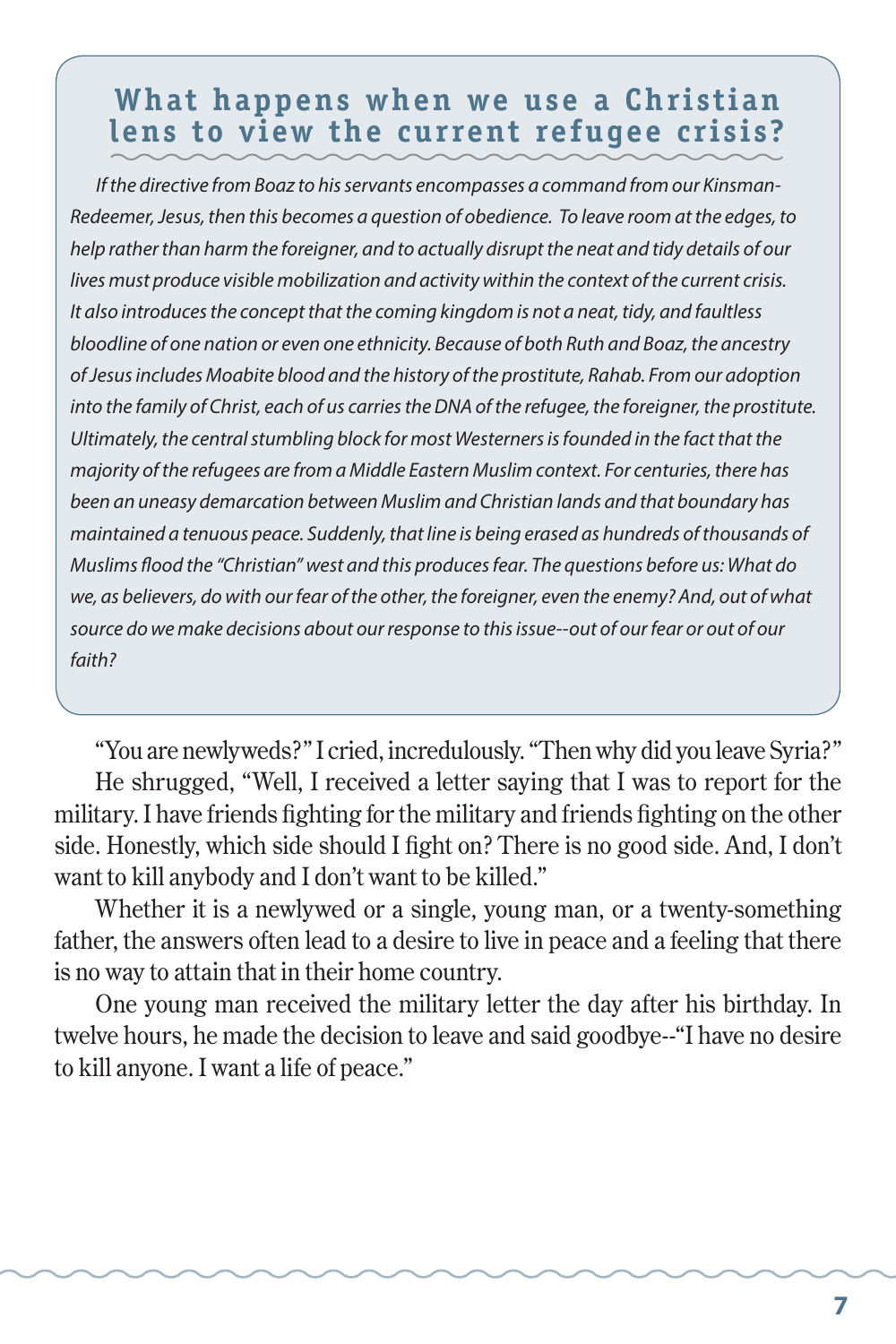# Session Presentation

#### *A. Discovering Our 21st Century Issues in the Biblical Narrative.*

1. Divide the group into two or more. Assign one of the two scripture readings to each group: Matthew 2:13-15 or Ruth 2.

- 2. Each group should answer the following questions:
	- *• How, or in what ways, does the story of the main character(s) mirror the current refugee crisis?*
	- *• For what reasons does the text give for the character's departure from their homeland?*

After groups have read, discussed, and wrestled with their text, have them report their findings back to the whole group.

Read Matthew 25:41-43 and ask, *Knowing that Jesus began his life as a refugee, how might that influence his words or the heart of this message?*

#### *B. Finding Clues.*

1. Give a short presentation on some of the general clues in the story of Ruth (plot, setting, theme, numbers, names, gender/ethnicity). Have small groups work together to find how the clues reveal something deeper in the text.

After they share their findings, ask them to consider, *What instructions does Boaz give to the servants?*

Follow their answers with a reminder that Boaz is a metaphor for Christ, who is our Kinsman-Redeemer. Then ask, *Who are the servants to whom the kinsman-redeemer gives instructions?*

*Finally, in light of the refugee crisis, the enemy at the gate, the helpless, the homeless, and the vulnerable amongst us, what is the clear commandment? What does room at the edges, and pulling from the center of your harvest look like in practical terms?*

#### *C. Facing Our Fears.*

- 1. Make a list of the ways that the current refugee crisis creates fear for the west.
- 2. Now make a list of the fears that would lead to making a decision to leave your home country as a refugee (they can be economic and political in nature).
- 3. Finally, make a list of fears that you might have as you travelled to your new destination.
- 4. Looking at the fears side by side, do they offer any insights?
- 5. Explore what the Scripture says about fear in the life of a Christian.
- 6. Spend some time praying for list 2 and 3, which were made with the refugees in mind.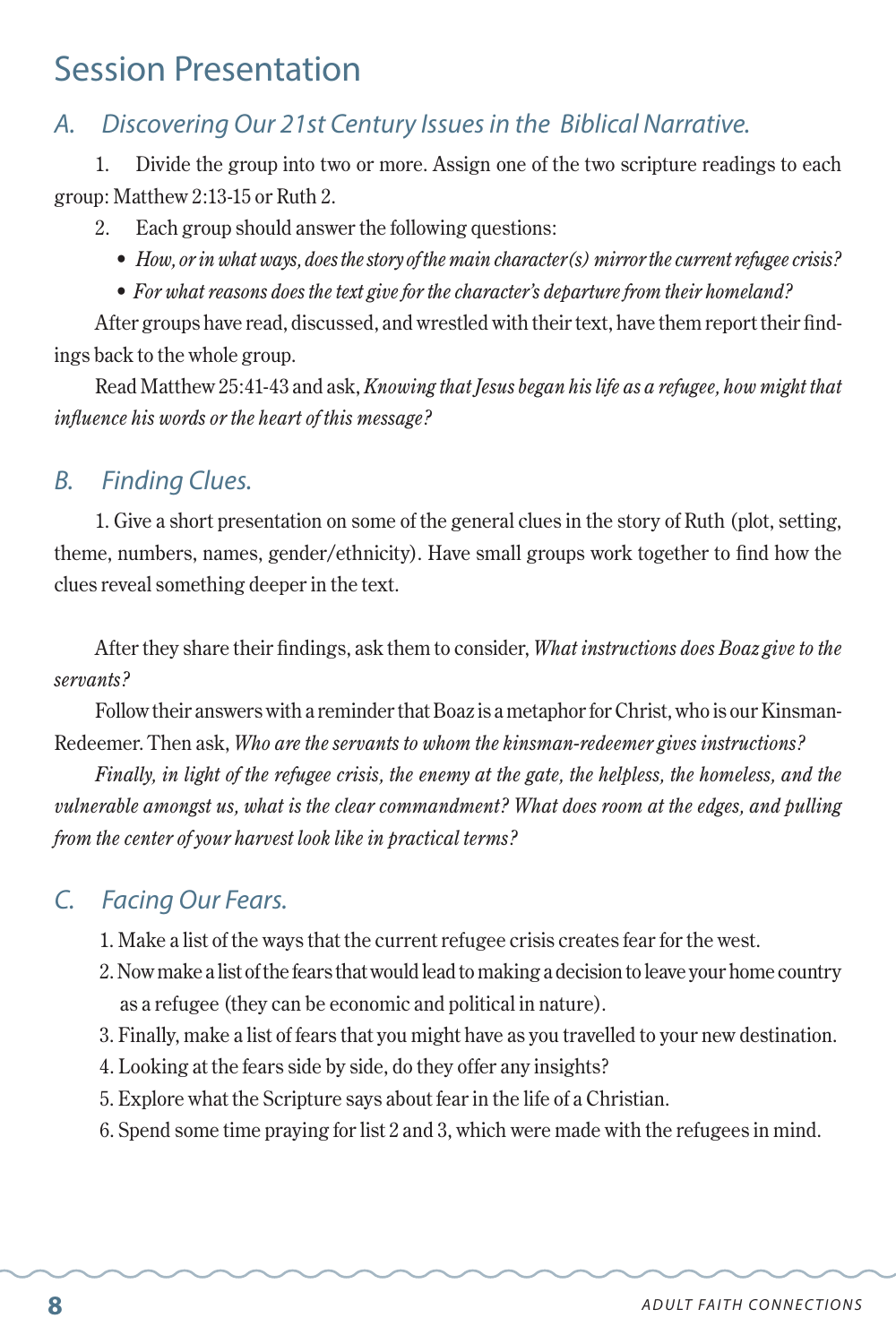#### *D. Take Away.*

- 1. Both the Matthew and Ruth narratives deal with the issue of refugees in economic and political terms. The Bible is not silent on this issue, but is very clear: the Christian response is always one of mercy. There is no other option.
- 2. Individuals will wrestle with how much fear plays a part in their decision making when it comes to their response to the current refugee crisis. They should make the connection that fear, while natural, should not have a place in the life of a Christian. In this situation, as with any other, making a decision that is based or motivated out of fear is never wise.
- 3. Individuals should leave asking themselves,
	- *What are the practical ways that I can leave room at the edges of my life for vulnerable people?*
	- *What does it mean for me to pull something out of the neat, well-ordered, planned safety of my harvest and give it away to the vulnerable?*
- 4. The recent attacks in Paris have made us even more keenly aware of the threat terrorists pose in our world. With tens of thousands of these refugees pouring out of countries where these terrorist groups reside, many feel we should be very selective of how we offer help to these people—the vast majority of whom are not part of a terrorist organization.
	- In what ways might recent events affect the way we treat refugees in our world? In our *community? In our church?*
	- *• Despite recent events, in what ways can we be the hands and feet of Christ in response to the refugee crisis in our world?*

### by TEANNA SUNBERG

*is an ordained elder in the Church of the Nazarene. She lives in Budapest, Hungary with her husband, Jay Sunberg and 4 daughters. Her area of study and emphasis is missiology - she is a writer and a lecturer, and blogs at centraleuropenaz.org*

# **More free content**

 *Interested in receiving other lessons, content, and updates on Sunday School and small group resources? Sign up at*  **BeaconHillBooks.com/go/SmallGroupSignup**